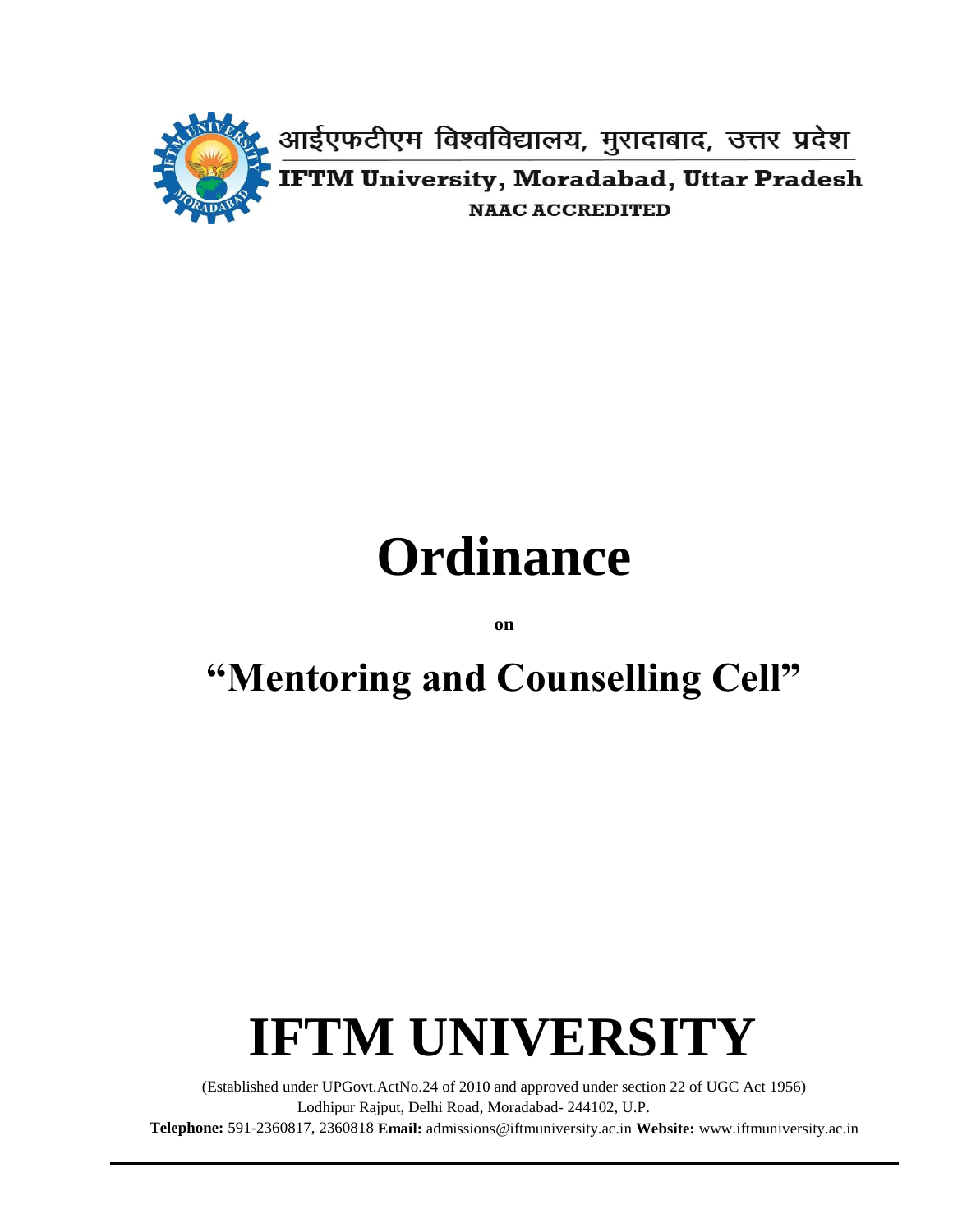#### **OVERVIEW:**

 As per the direction of Govt. of Uttar Pradesh, the Mentoring and Counselling (M&C) Cell in the University is to be constituted for effective implementation of New Education Policy 2020. The Coordinator, entrusted the responsibility of the cell is required to propose the constitution of the cell and get it approved from Hon'ble Vice Chancellor to start the functioning of the cell.

 Mentoring is an effective process of guiding and encouraging a person (student). Mentoring helps in boosting the overall growth and personality development of every student of the University. The M&C Cell of our University plays a significant role in enriching the academic as well as personal development of the students.

 Counselling is a process that aims to facilitate personal well being of the students through support and guidance of trained counselors or psychologists, for a healthy mind and body and resolve emotional and psychological issues of the students. Cunselling helps students to discuss their problems regarding their academic and social life. It aims to help students become self-aware and reach their highest potential while dealing with anxiety and stress to achieve their goal of life.

 M&C Cell is one of the most important cells out of the ten cells suggested by Higher Education Department, Uttar Pradesh for the effective implementation of New Education Policy (NEP) 2020.The objectives of the cell have been chosen as per the mission of the University. The main thrust points of the M&C Cell are as follow:

- To bridge the gap between the faculties and students.
- To establish trusting relationship between the mentor (teacher) and mentee (student).
- To guide and help students more effectively.
- To encourage the students on both educational and personal aspects.
- To boost the overall growth and personality development of a students.
- To build confidence and support the mentees for their own developments.
- To resolve emotional and psychological issues of the students.
- To discuss the problems regarding academic and social life of the students.
- To help students reaching their highest potential while dealing with anxiety and stress.

#### **AIM:**

The main aim of the M&C Cell is to monitor the student's regularity and discipline in the University, improve the teacher-student relationship and solve student's problems and provide confidence to improve their quality of life to achieve their goal.

#### **MISSION:**

 The mission of the M&C Cell is to value and challenge the students to develop their full potential, psychological immunity and skills to thrive in the challenging situations of life.

#### **VISION:**

 The vision of the M&C Cell is to accelerate the transition from Old Education Policy to New Education Policy 2020 for creating world class multidisciplinary educational institutions.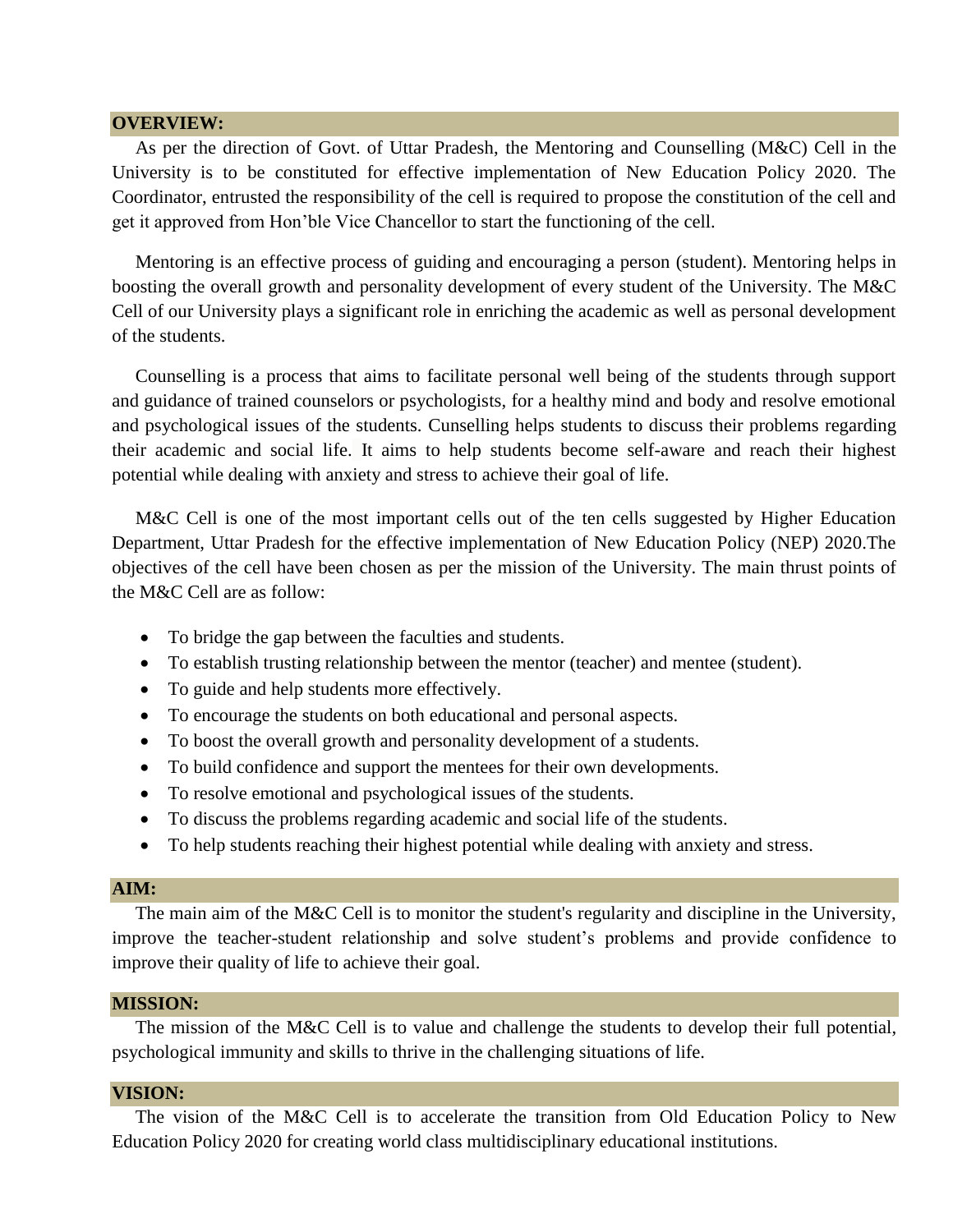### **INDEX**

| Sr. No. | <b>Name</b>                   |
|---------|-------------------------------|
| I.      | Ordinance                     |
| IA.     | Constitution                  |
| IB.     | Composition                   |
| IC.     | Objectives                    |
| ID.     | Policies                      |
| IE.     | Mechanism                     |
| IF.     | Functions                     |
| IG.     | Review                        |
| Π.      | Activities planned to be held |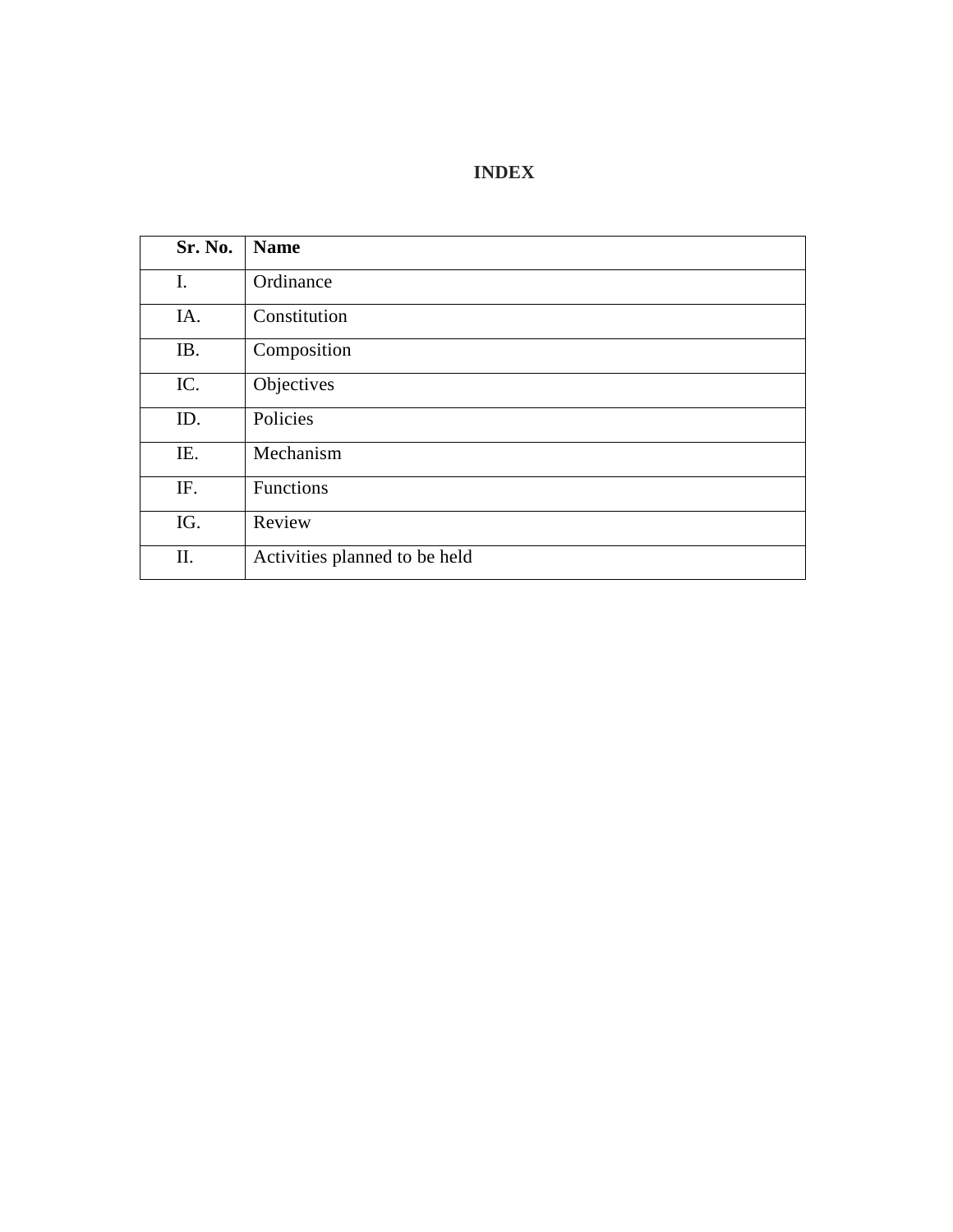### **I. Ordinance: I(A). Constitution:**

 A coordinator will be approved by the Registrar of the University for the M&C Cell in order to supervise and conduct all the activities of the Cell. The coordinator will be appointed for a period of at least one year. At least one member from each school would be nominated by the respective School's Director. The coordinator will assure proper guidance to these members of the respective schools for proper and effective functioning of the Cell.

#### **I(B). Composition:**

 Mentoring and Counselling (M&C) Cell is formed with the following members from different schools of the University.

| Sr.                     | Name of                 | <b>School</b>                           | <b>Designation</b> | Mob. No.   | <b>Email ID</b>                       |
|-------------------------|-------------------------|-----------------------------------------|--------------------|------------|---------------------------------------|
| No.                     | faculty                 |                                         |                    |            |                                       |
| $\mathbf{1}$            | Mr. Sanjay<br>Singh     | School of Engineering &<br>Technology   | Coordinator        | 9997945543 | sanjay_singh@ift<br>muniversity.ac.in |
|                         |                         |                                         |                    |            |                                       |
| $\overline{2}$          | Dr. Arvind              | School of Computer                      | Member             | 9412310101 | arvindshukla@ift                      |
|                         | Shukla                  | Science & Applications                  |                    |            | muniversity.ac.in                     |
| $\overline{\mathbf{3}}$ | Dr. Richa               | <b>School of Sciences</b>               | Member             | 8178781329 | saxena.richa23@g                      |
|                         | Saxena                  |                                         |                    |            | mail.com                              |
| $\overline{\mathbf{4}}$ | Dr. Munesh              | Pharmacy Academy                        | Member             | 9927111259 | manimunesh $17@g$                     |
|                         | Mani                    |                                         |                    |            | mail.com                              |
| $\overline{\mathbf{5}}$ | Dr. Harpreet            | School of Pharmaceutical                | Member             | 8865934783 | $\overline{\text{sing}}$ hharpreet747 |
|                         | Singh                   | Sciences                                |                    |            | @gmail.com                            |
| 6                       | Dr. Pradeep             | <b>School of Social</b>                 | Member             | 9936639744 | pradeep_tiwari@if                     |
|                         | Kumar Tiwari            | Sciences                                |                    |            | tmuniversity.ac.in                    |
| $\overline{7}$          | Dr. Arkja Singh         | <b>School of Business</b><br>Management | Member             | 9012533311 | arkjasingh@iftmu<br>niversity.ac.in   |
|                         |                         |                                         |                    |            |                                       |
| 8                       | Dr. Rashi<br>Srivastava | School of Biotechnology                 | Member             | 9839049123 | talk2rashi@gmail.<br>com              |
|                         |                         |                                         |                    |            |                                       |
| 9                       | Dr. Yashpal             | School of Agricultural                  | Member             | 9456981453 | yashpaldrsingh@g<br>mail.com          |
|                         | Singh                   | Sciences and Engineering                |                    |            |                                       |
| 10                      | Mr. Gaurav              | School of Law                           | Member             | 7417942901 | gauravbharti1298                      |
|                         | <b>Bharti</b>           |                                         |                    |            | @gmail.com                            |
| 11                      | Mr. Vivek               | University Polytechnic                  | Member             | 9457853933 | viv.shankh86@gm                       |
|                         | Shankdhar               |                                         |                    |            | ail.com                               |
|                         |                         |                                         |                    |            |                                       |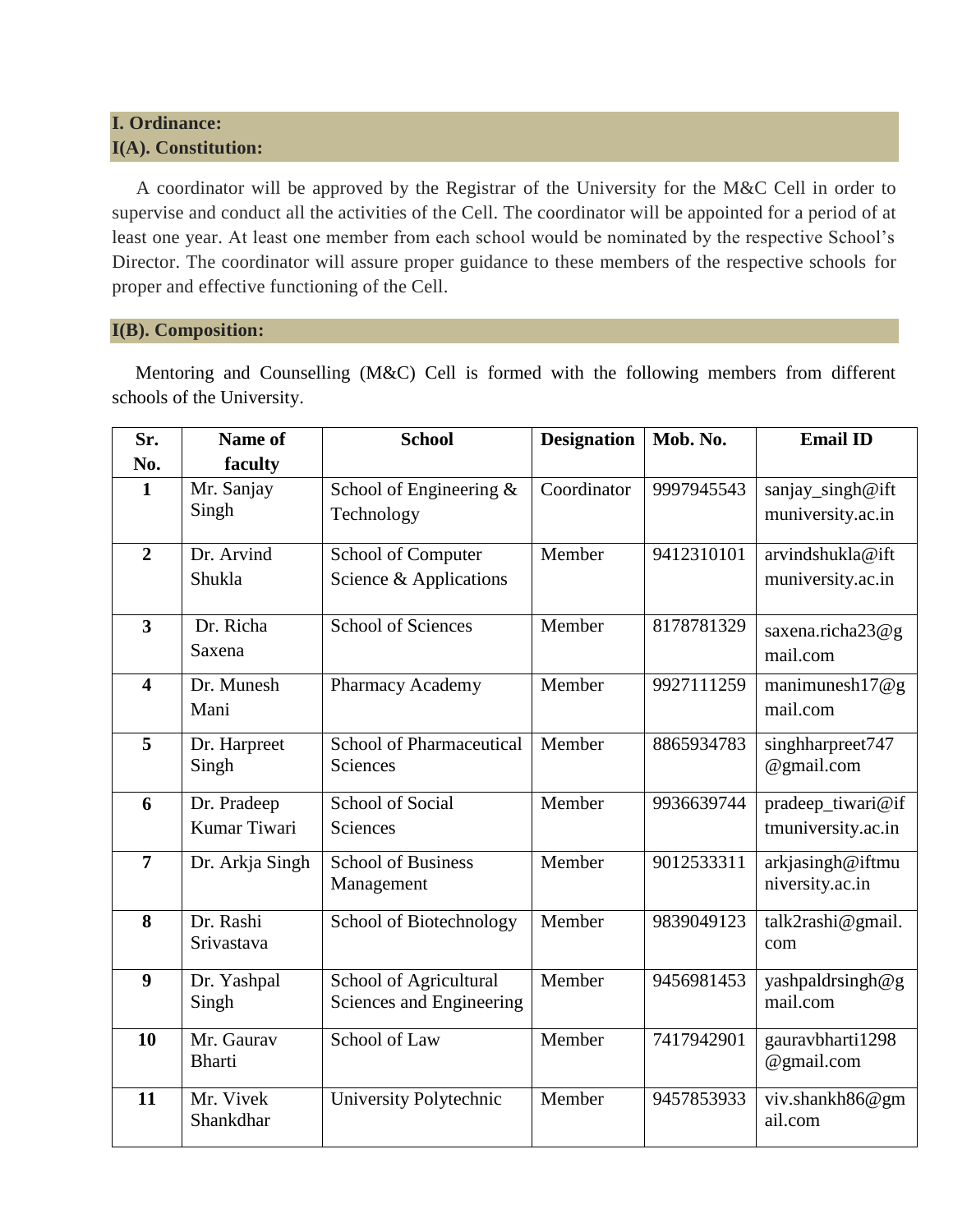#### **I(C). Objectives:**

**Objective 1:** To prepare the Policy of the Mentoring and Counselling Cell.

**Objective 2:** To assign the faculty member as a mentor to every student on the time of his admission.

**Objective 3:** To organize counselling workshops for the students of the University.

**Objective 4:** To provide counselling for the students who have psychological issues.

**Objective 5:** To help the students in their personality development.

**Objective 6:** To organize programme for life skills and personality development.

**Objective 7:** To provide professional support to the students.

#### **I(D). Policies**

- The purpose of the cell is to prepare the students for adapt the new academic environment and schedule.
- The mentors help the students to understand the needs of curriculum and develop healthy interpersonal relationship between teacher and students.
- The mentors regularly inform the parents about the attendance and performance of their wards from time to time.
- The mentors guide the students to choose right career paths for jobs, higher studies, entrepreneurship etc.
- The mentors motivate the students and develop confidence to take up challenging tasks in their life and help the society in nation building.
- The mentors also try to identify the potential and interests of their mentees and guide them accordingly towards active participation in co-curricular and extra-curricular activities of the University.

#### **I(E). Mechanism:**

 The faculty members are assigned as a mentor to a group of 25-30 students of the University. In IFTM University, Mentoring and Counselling cell is formed to provide a sense of belongingness and guardianship among the students towards their teachers and University.

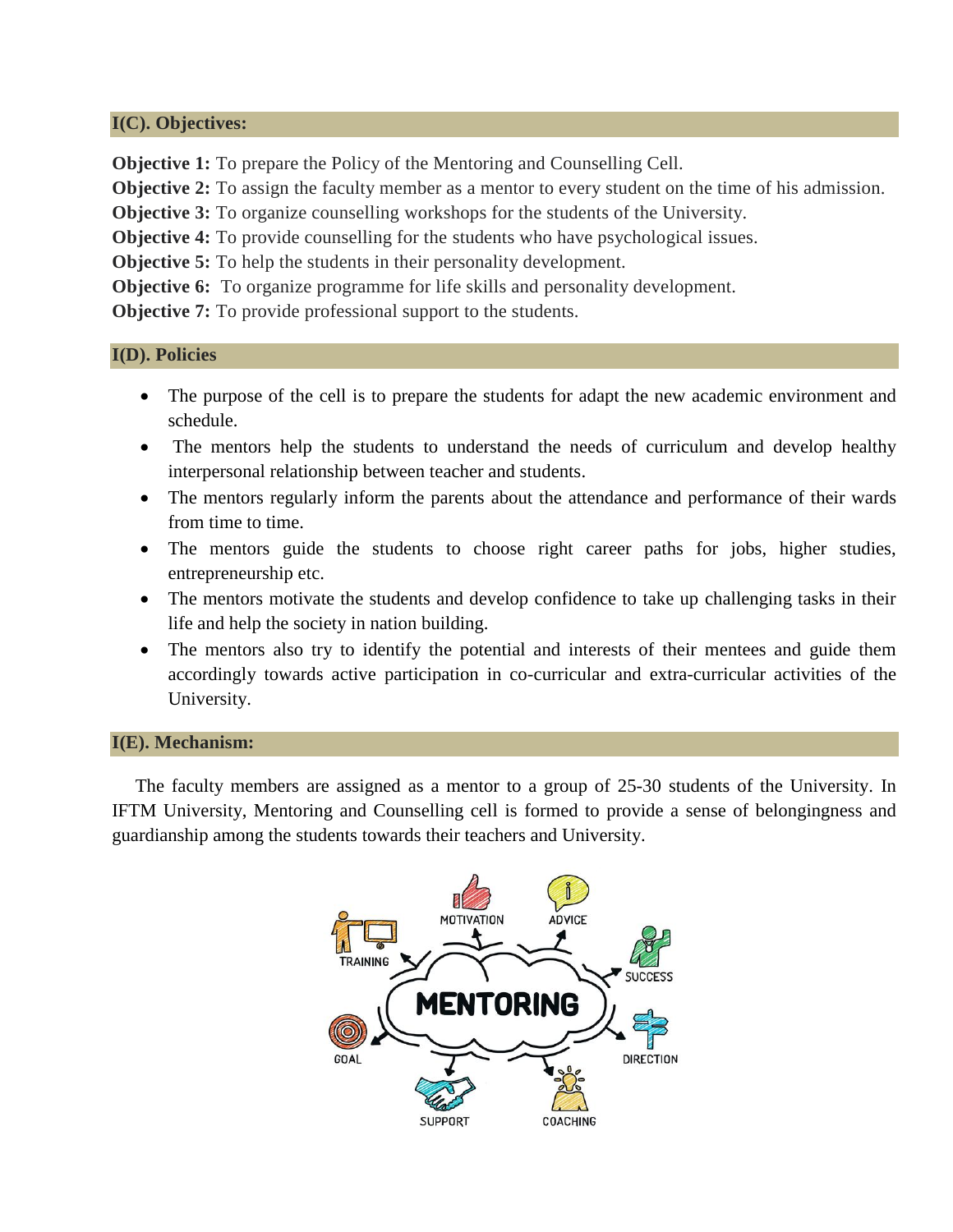The faculty members act as guardian (Mentor) for the students (Mentee) to look after throughout their course tenure. The basic objective of this relationship is to guide the students in all academic and social aspects so that they become strong professionals and great human beings.

#### **I(F). Functions**

#### **Administrative:**

- Calculating, monitoring and communicating attendance to students and parents
- Monitoring internal marks and communicating to students and parents
- Conducting Faculty Feedback on ERP
- Making semester wise mentoring session plan
- Conducting mentoring classes on regular time interval
- Taking mentoring session attendance on ERP

#### **Mentor:**

- Identifying the specific skills of the mentees and providing appropriate guidance
- Conducting regular mentor-mentee sessions to resolve their academic, social and behavioral issues
- Conducting Alumni interaction sessions with students
- Encouraging students for participation in various activities
- Taking students as volunteers for different University events
- Updating students' performance to the Head of Department

#### **Skill Development:**

- Conducting career guidance sessions with HR and industry representatives
- Conducting personality development classes
- Conducting skill development sessions related to employability enhancements
- Counselling the students for personal and professional growth

#### **Parents Interaction:**

- Conducting Parents-Mentors Meet [PMM] twice in a semester
- Conveying student attendance, internal marks, events-based participation to parents
- Communicating student's overall performance in campus to parents
- Involving parents in events participation, guest lectures and to provide internships to students

#### **I(G). Review:**

 Proper feedback from the students and the faculties on the functioning of the M&C Cell will be collected for the better and smooth monitoring of the Cell. All the feedback (grievances and advices) from each stake holder will be collected, reviewed and used to improve the methods for achieving our goals on university level.